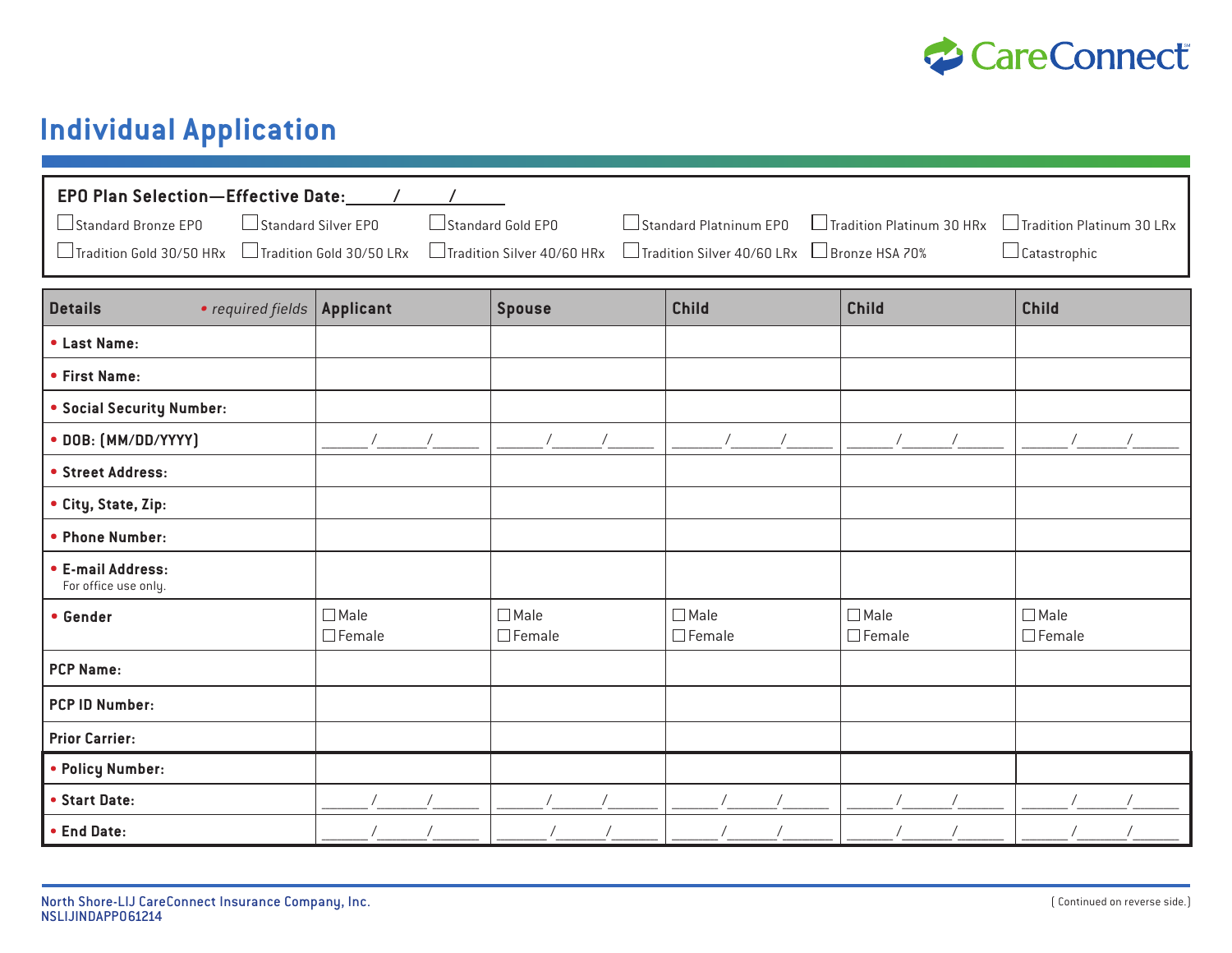#### **Individual Application** (continued)



| <b>Coordination of Benefits</b>                         |                                                        | <b>Applicant</b>  | <b>Spouse</b>     | <b>Child</b>  |                            | <b>Child</b>  |  |
|---------------------------------------------------------|--------------------------------------------------------|-------------------|-------------------|---------------|----------------------------|---------------|--|
| <b>Medicare Coverage</b><br>[Select box and write date] |                                                        | $\Box$ Part A / / | $\Box$ Part A / / | $\Box$ Part A | $\Box$ Part A ___/ ___/ __ | $\Box$ Part A |  |
|                                                         |                                                        | $\Box$ Part B / / | $\Box$ Part B / / | $\Box$ Part B | $\Box$ Part B              | $\Box$ Part B |  |
|                                                         |                                                        | $\Box$ Part D     | $\Box$ Part D / / | $\Box$ Part D | $\Box$ Part D              | $\Box$ Part D |  |
| Pharmacy                                                | Carrier:<br>Policy Number:<br>Start Date:<br>End Date: |                   |                   |               |                            |               |  |
| <b>Medical</b>                                          | Carrier:<br>Policy Number:<br>Start Date:<br>End Date: |                   |                   |               |                            |               |  |

#### **Broker/GA Information** (if applicable)

|                                                           | <b>Broker</b>                     | Co-Broker | <b>General Agent</b> |
|-----------------------------------------------------------|-----------------------------------|-----------|----------------------|
| Name of Payee                                             | Millennium Medical Solutiosn Corp |           |                      |
| <b>CareConnect's Broker</b><br>and/or General Agency Code | LA936588                          |           |                      |
| Payee's SS# or Federal Tax ID #                           |                                   |           |                      |
| <b>Commission Split</b>                                   |                                   |           |                      |
| <b>Sales Representative</b>                               |                                   |           |                      |

The undersigned hereby requests that North Shore-LIJ CareConnect Insurance Company, Inc. accept the Broker or Agent named above as an authorized person for purposes of processing any enrollment transactions for my North Shore-LIJ CareConnect Insurance Company, Inc. policy. This authorization shall be effective immediately and shall remain in place until it is expressly revoked by me in writing. Further, I agree that I will be bound by the actions performed by the herein-named Broker or Agent pursuant to this Consent Form. Additionally, I agree that this Consent Form does not authorize anyone to receive individually identifiable health information about me. I acknowledge that I must notify North Shore-LIJ CareConnect Insurance Company, Inc. in writing to void this agreement in the event of a change in my Broker of Record.

**Any person who knowingly and with intent to defraud any insurance company or other person files an application for insurance or statement of claim containing any materially false information concerning any fact material thereto, commits a fraudulent insurance act, which is a crime and shall also be subject to a civil penalty not to exceed \$5,000 dollars and the stated value of the claim for each violation.**

| North Shore-LIJ CareConnect Insurance Company, Inc.      |
|----------------------------------------------------------|
| <b>Attention: Group Enrollment Department</b>            |
| 2200 Northern Boulevard, Suite 104, East Hills, NY 11548 |
| 855-706-7545 NSLIJCareConnect.com                        |

Insured Signature **Date** 

| المناطب منحال المحاديث |  |  |
|------------------------|--|--|
|                        |  |  |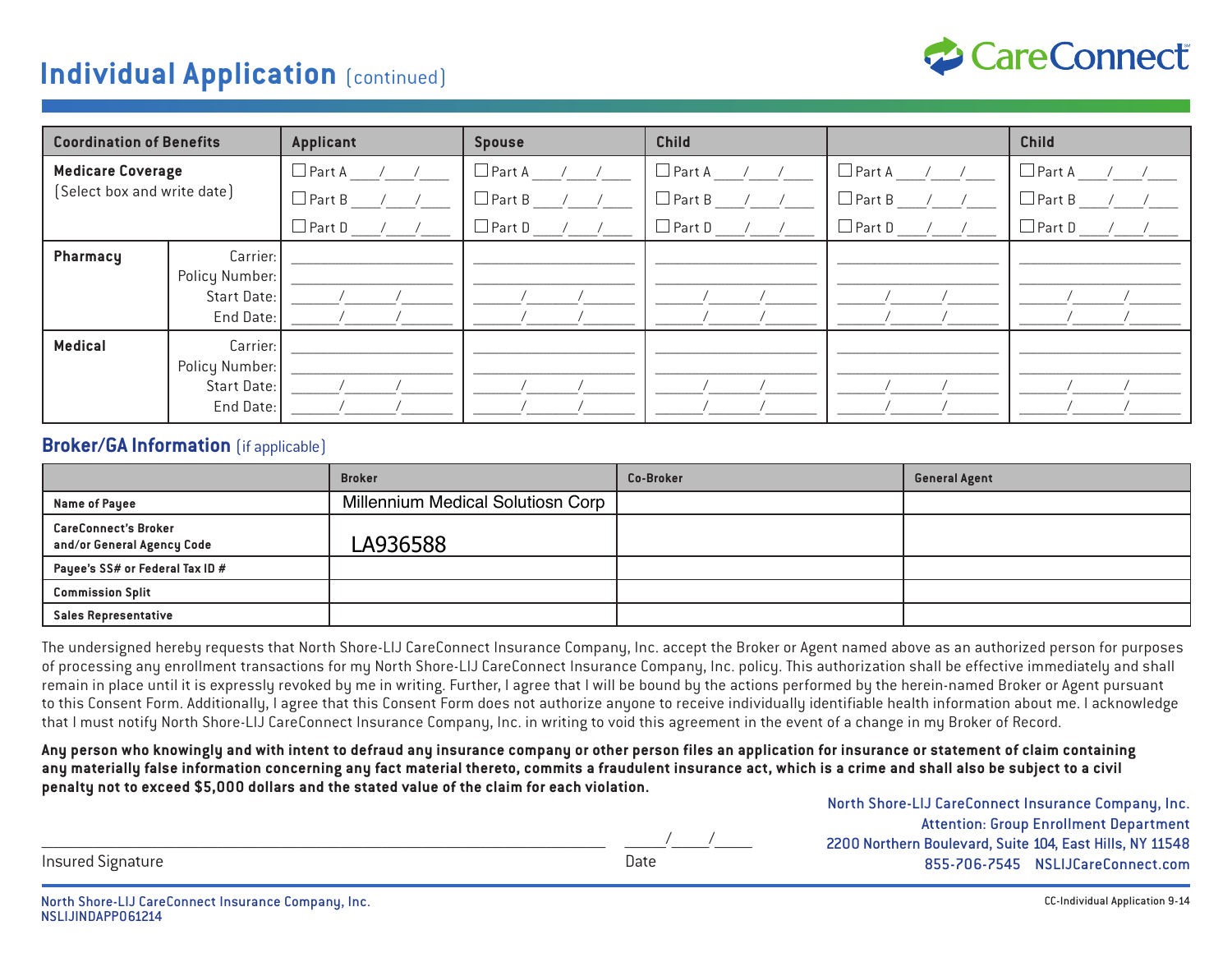|                                                                             | <b>STANDARD PLANS</b> |                                      |                                      |                                     | <b>TRADITION PLANS</b>              |                                                           |                                                                                 | <b>VALUE PLANS</b>                                         |                                                   |                                     |                                                                 |                                                                 |                                                                 |                                                                 |
|-----------------------------------------------------------------------------|-----------------------|--------------------------------------|--------------------------------------|-------------------------------------|-------------------------------------|-----------------------------------------------------------|---------------------------------------------------------------------------------|------------------------------------------------------------|---------------------------------------------------|-------------------------------------|-----------------------------------------------------------------|-----------------------------------------------------------------|-----------------------------------------------------------------|-----------------------------------------------------------------|
|                                                                             | <b>Platinum</b>       | Gold                                 | <b>Silver</b>                        | <b>Bronze</b>                       | <b>Bronze HSA</b>                   | <b>Catastrophic</b>                                       | <b>Tradition</b><br>Platinum 30/30                                              |                                                            | Tradition Gold 30/50 Tradition Silver 40/60       | <b>Bronze HSA 70%</b>               | <b>Platinum 100%</b>                                            | <b>Gold 100%</b>                                                | <b>Silver 100%</b>                                              | Silver <sub>75</sub> %                                          |
| <b>COPAYMENT</b>                                                            |                       |                                      |                                      |                                     |                                     |                                                           |                                                                                 |                                                            |                                                   |                                     |                                                                 |                                                                 |                                                                 |                                                                 |
| <b>Primary Care</b>                                                         | \$15                  | \$25 after deductible                | \$30 after deductible                | 50% Coinsurance after<br>deductible | 50% Coinsurance<br>after deductible | 3 Free PCP Visits/<br>Covered in full after<br>deductible | \$30                                                                            | \$30                                                       | \$40                                              | 30% Coinsurance<br>after deductible | 2 Free PCP Visits/<br>Covered in full after<br>deductible       | 2 Free PCP Visits/<br>Covered in full after<br>deductible       | 2 Free PCP Visits/<br>Covered in full after<br>deductible       | 2 Free PCP Vis-<br>its/25% Coinsurance<br>after deductible      |
| Specialist                                                                  | \$35                  | \$40 after deductible                | \$50 after deductible                | 50% Coinsurance after<br>deductible | 50% Coinsurance<br>after deductible | Covered in full after<br>deductible                       | \$30                                                                            | \$50                                                       | \$60                                              | 30% Coinsurance<br>after deductible | Covered in full after<br>deductible                             | Covered in full after<br>deductible                             | Covered in full after<br>deductible                             | 25% Coinsurance<br>after deductible                             |
| Emergency Room<br>(waived if admitted<br>within 24 hours)                   | \$100                 | \$150 after deduct-<br>ible          | \$150 after deduct-<br>ible          | 50% Coinsurance after<br>deductible | 50% Coinsurance<br>after deductible | Covered in full after<br>deductible                       | \$200                                                                           | \$200                                                      | \$350                                             | 30% Coinsurance<br>after deductible | Covered in full after<br>deductible                             | Covered in full after<br>deductible                             | Covered in full after<br>deductible                             | 25% Coinsurance<br>after deductible                             |
| <b>Inpatient Surgery Facility</b><br>Fee                                    | \$500 per admit       | \$1000 per admit<br>after deductible | \$1500 per admit<br>after deductible | 50% Coinsurance after<br>deductible | 50% Coinsurance<br>after deductible | Covered in full after<br>deductible                       | \$500 per admission                                                             | 10% Coinsurance after   20% Coinsurance afte<br>deductible | deductible                                        | 30% Coinsurance<br>after deductible | Covered in full after<br>deductible                             | Covered in full after<br>deductible                             | Covered in full after<br>deductible                             | 25% Coinsurance<br>after deductible                             |
| <b>Outpatient Surgery</b><br>Facility Fee                                   | \$100                 | \$100 after deduct<br>ible           | \$100 after deduct-<br>ible          | 50% Coinsurance after<br>deductible | 50% Coinsurance<br>after deductible | Covered in full after<br>deductible                       | \$200                                                                           | 10% Coinsurance after<br>deductible                        | \$350                                             | 30% Coinsurance<br>after deductible | Covered in full after<br>deductible                             | Covered in full afte<br>deductible                              | Covered in full after<br>deductible                             | 25% Coinsurance<br>after deductible                             |
| <b>DEDUCTIBLE (2x for Family)</b>                                           |                       |                                      |                                      |                                     |                                     |                                                           |                                                                                 |                                                            |                                                   |                                     |                                                                 |                                                                 |                                                                 |                                                                 |
| In-network                                                                  | \$0                   | \$600                                | \$2,000                              | \$3,500                             | \$4,000                             | \$6,850                                                   | \$0                                                                             | \$1,000                                                    | \$4,000                                           | \$4,450                             | \$1,250                                                         | \$2,250                                                         | \$4,500                                                         | \$3,000                                                         |
| <b>COINSURANCE</b>                                                          |                       |                                      |                                      |                                     |                                     |                                                           |                                                                                 |                                                            |                                                   |                                     |                                                                 |                                                                 |                                                                 |                                                                 |
| In-network                                                                  | 10%                   | 20%                                  | 30%                                  | 50%                                 | 50%                                 | 0%                                                        | 10%                                                                             | 10%                                                        | 20%                                               | 30%                                 | $0\%$                                                           | $0\%$                                                           | $0\%$                                                           | 25%                                                             |
| MAXIMUM OUT OF POCKET (2x for Family)                                       |                       |                                      |                                      |                                     |                                     |                                                           |                                                                                 |                                                            |                                                   |                                     |                                                                 |                                                                 |                                                                 |                                                                 |
| n-network                                                                   | \$2,000               | \$4,000                              | \$5,500                              | \$6,850                             | \$6,450                             | \$6,850                                                   | \$1,000                                                                         | \$3,000                                                    | \$6,600                                           | \$6,450                             | \$1,250                                                         | \$2,250                                                         | \$4,500                                                         | \$6,850                                                         |
| <b>PRESCRIPTION DRUGS</b>                                                   |                       |                                      |                                      |                                     |                                     |                                                           |                                                                                 |                                                            |                                                   |                                     |                                                                 |                                                                 |                                                                 |                                                                 |
| In-network                                                                  | \$10/\$30/\$60        | \$10/\$35/\$70                       | \$10/\$35/\$70                       | \$10/\$35/\$70 after<br>deductible  | \$10/\$35/\$70 after<br>deductible  | Covered in full after<br>deductible                       | \$15/\$35/\$75 after<br>\$100 Rx deductible<br>[Deductible waived<br>for tier 1 | \$10/\$50/50%<br>Coinsurance (up to<br>max \$250)          | \$10/\$50/50%<br>Coinsurance (up to<br>max \$250) | \$15/\$35/\$75 after<br>deductible  | \$0 Generic/Tier 2<br>and 3 Covered in full<br>after deductible | \$0 Generic/Tier 2<br>and 3 Covered in full<br>after deductible | \$0 Generic/Tier 2<br>and 3 Covered in full<br>after deductible | \$0 Generic/Tier 2<br>and 3 Covered in full<br>after deductible |
| <b>2016 NASSAU AND SUFFOLK RATES</b>                                        |                       |                                      |                                      |                                     |                                     |                                                           |                                                                                 |                                                            |                                                   |                                     |                                                                 |                                                                 |                                                                 |                                                                 |
| Single                                                                      | \$584                 | \$499                                | \$426                                | \$338                               | \$347                               | \$183                                                     | \$596                                                                           | \$508                                                      | \$443                                             | \$343                               | \$542                                                           | \$493                                                           | \$395                                                           | \$383                                                           |
| Couple                                                                      | \$1,168               | \$998                                | \$852                                | \$676                               | \$694                               | \$366                                                     | \$1,192                                                                         | \$1,016                                                    | \$886                                             | \$686                               | \$1,084                                                         | \$986                                                           | \$790                                                           | \$766                                                           |
| Parent with Child (ren)                                                     | \$993                 | \$848                                | \$724                                | \$575                               | \$590                               | \$311                                                     | \$1,013                                                                         | \$864                                                      | \$753                                             | \$583                               | \$921                                                           | \$838                                                           | \$672                                                           | \$651                                                           |
| Family                                                                      | \$1,664               | \$1,422                              | \$1,214                              | \$963                               | \$989                               | \$522                                                     | \$1,699                                                                         | \$1,448                                                    | \$1,263                                           | \$978                               | \$1,545                                                         | \$1,405                                                         | \$1,126                                                         | \$1,092                                                         |
| 2016 QUEENS, STATEN ISLAND, MANHATTAN, BROOKLYN, BRONX, & WESTCHESTER RATES |                       |                                      |                                      |                                     |                                     |                                                           |                                                                                 |                                                            |                                                   |                                     |                                                                 |                                                                 |                                                                 |                                                                 |
| Single                                                                      | \$558                 | \$477                                | \$408                                | \$323                               | \$331                               | \$175                                                     | \$569                                                                           | \$486                                                      | \$423                                             | \$328                               | \$518                                                           | \$471                                                           | \$377                                                           | \$366                                                           |
| Couple                                                                      | \$1,116               | \$954                                | \$816                                | \$646                               | \$662                               | \$350                                                     | \$1,138                                                                         | \$972                                                      | \$846                                             | \$656                               | \$1,036                                                         | \$942                                                           | \$754                                                           | \$732                                                           |
| Parent with Child (ren)                                                     | \$949                 | \$811                                | \$694                                | \$549                               | \$563                               | \$298                                                     | \$967                                                                           | \$826                                                      | \$719                                             | \$558                               | \$881                                                           | \$801                                                           | \$641                                                           | \$622                                                           |
| Family                                                                      | \$1,590               | \$1,359                              | \$1,163                              | \$921                               | \$943                               | \$499                                                     | \$1,622                                                                         | \$1,385                                                    | \$1,206                                           | \$935                               | \$1,476                                                         | \$1,342                                                         | \$1,074                                                         | \$1,043                                                         |

F Rates are up to Age 26.

#### **Individual Rates**